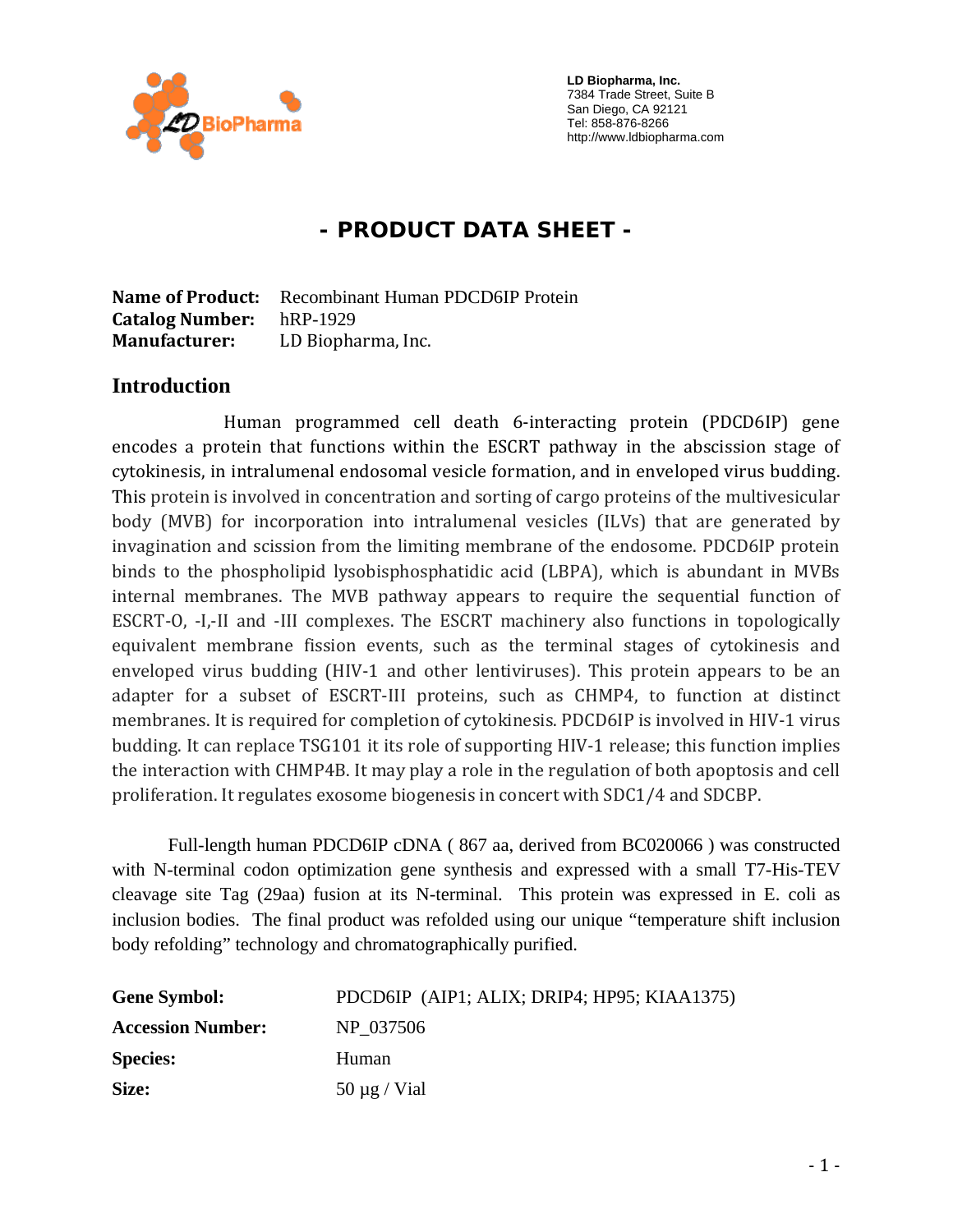

 **LD Biopharma, Inc.**  7384 Trade Street, Suite B San Diego, CA 92121 Tel: 858-876-8266 http://www.ldbiopharma.com

**Composition:** 0.5 mg/ml, sterile-filtered, in 20 mM pH 8.0 Tris-HCl Buffer, with proprietary formulation of NaCl, KCl, EDTA, Sucrose and DTT.

**Storage:** In Liquid. Keep at -80°C for long term storage. Product is stable at 4 °C for at least 30 days.

## **Key References**

 Prescher J, et al., *Super-resolution image of ESCRT-protein at HIV-1 assembly site*. PLos Pathg. Feb 24; 11(2):e1004677 (2015)

 Yu Q, et al., *A functional insertion/deletion polymorphism in the promoter of PDCD6IP is associated with the susceptibility of hepatocellular carcinoma in a Chinese population*. DNA Cell Biol. 32 (8), 451-457 (2013)

 Bissig C, et al., *Viral infection controlled by a calcium-dependent lipid-binding module in ALIX*. Dev. Cell 25 (4), 364-373 (2013)

Okumura M, et al., VPS37 isoforms differentially modulate the ternary complex formation of ALIX, ALG-2, and ESCRT-I. Biosci. Biotechnol. Biochem. 77 (8), 1715-1721 (2013)

## **Applications**

- 1. May be used for in vitro PDCD6IP mediated intralumenal endosomal vesicle formation / in enveloped virus budding pathway regulation study for various cells by intracellular delivery of this protein with protein-delivery reagent such as ProFectin Reagent Kit.
- 2. May be used for protein-protein interaction assay.
- 3. As enzymatic substrate for various proteases.
- 4. Potential biomarker protein for tumor treatment / prognosis, such as prostate cancer.
- 5. As immunogen for specific antibody production.

### **Quality Control**

Purity:  $> 90\%$  by SDS-PAGE.

### **Recombinant Protein Sequence**